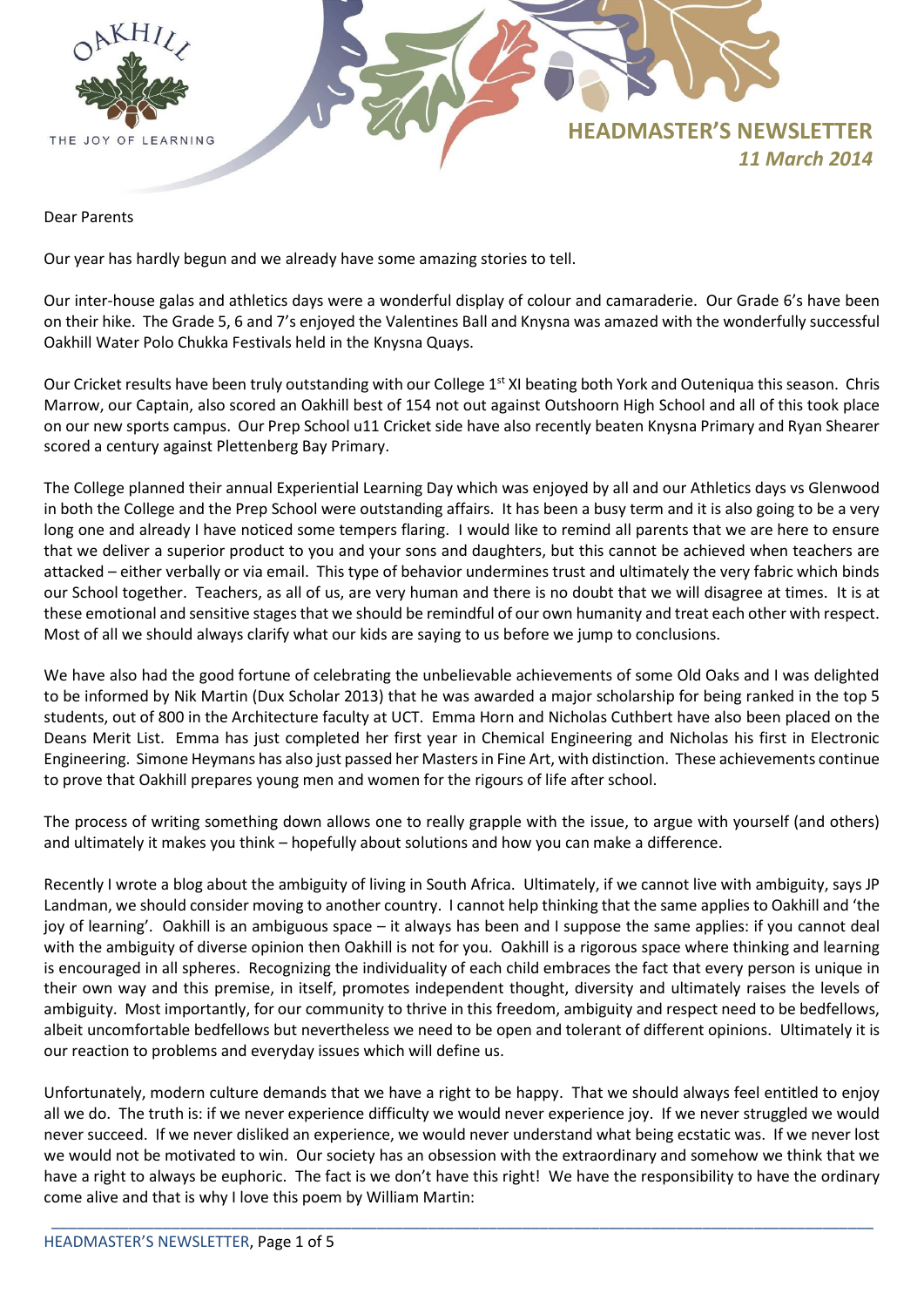



# **Make the Ordinary Come Alive**

*Do not ask your children to strive for extraordinary lives. Such striving may seem admirable, but it is a way of foolishness. Help them instead to find the wonder and the marvel of an ordinary life. Show them the joy of tasting tomatoes, apples, and pears. Show them how to cry when pets and people die. Show them the infinite pleasure in the touch of a hand. And make the ordinary come alive for them. The extraordinary will take care of itself.*

We should, once again, find the wonder in allowing our kids to struggle through the ordinary – it builds resilience. We should allow our kids to experience hurt – it allows them to see how much we love and care for them. We should encourage our kids to do well at the things they do not enjoy – it allows them to understand the meaning of hard work and perseverance. We should allow our kids to solve their own problems – it prepares them for the journey of life. We should allow our kids to understand that they will not like every individual who crosses their path – it encourages them to be tolerant. We should allow our kids to learn that not all men are just – it will enable them to see that for every scoundrel there is also a hero and for every enemy there is also a friend. We should teach our kids that it is not the end of the world to fail – it will allow them to understand that cheating is not an option. We should teach our kids to be honest, especially with themselves – it builds self-awareness. We should teach our kids to stand up for what they believe is right but to consider other opinions – it will allow them to develop confidence.

We all want our kids to grow up learning these lessons but sometimes we protect them too much to allow them to experience situations which will nurture this growth. Recently Forbes published an article entitled: *the 7 crippling parent behaviours that keep children from growing into leaders.* Dr Tim Elmore suggests that we are failing our children today – coddling and crippling them – and keeping them from becoming leaders they are destined to be. Dr Elmore had this to share about the 7 damaging parenting behaviours that keep children from becoming leaders:

# **1. We don't let our children experience risk.**

- 2. **We rescue them too quickly** and I see this every day at School where parents swoop in and try to solve their children's problems. Tim Elmore says: *when we rescue too quickly and over-indulge our children with 'assistance', we remove the need for them to navigate hardships and solve problems of their own*. I personally believe this perpetuates our children's perception that life always needs to be enjoyed and happy! They manipulate us as parents to solve their issues without always informing us of all the facts!
- 3. **We rave too easily.** Bill Gates famously said: *if you think your teacher is tough, wait until you get a real boss and your school may have done away with winners and losers, but life has not. In some schools they have abolished failing grades and they'll give you as many times as you need to get the right answer. This does not bear the slightest resemblance to anything in real life!* **Parents raving too easily** allows kids to feel good but it's not necessarily connected to reality and kids quickly work this out! The most dangerous consequence of this behaviour by parents is that kids eventually learn to cheat, exaggerate and lie and avoid any difficult reality. They have been conditioned to avoid it!
- 4. **We let guilt get in the way of leading well.** Your child does not have to love, and be happy, every minute of every day and you certainly do not need to feel guilty if they are not!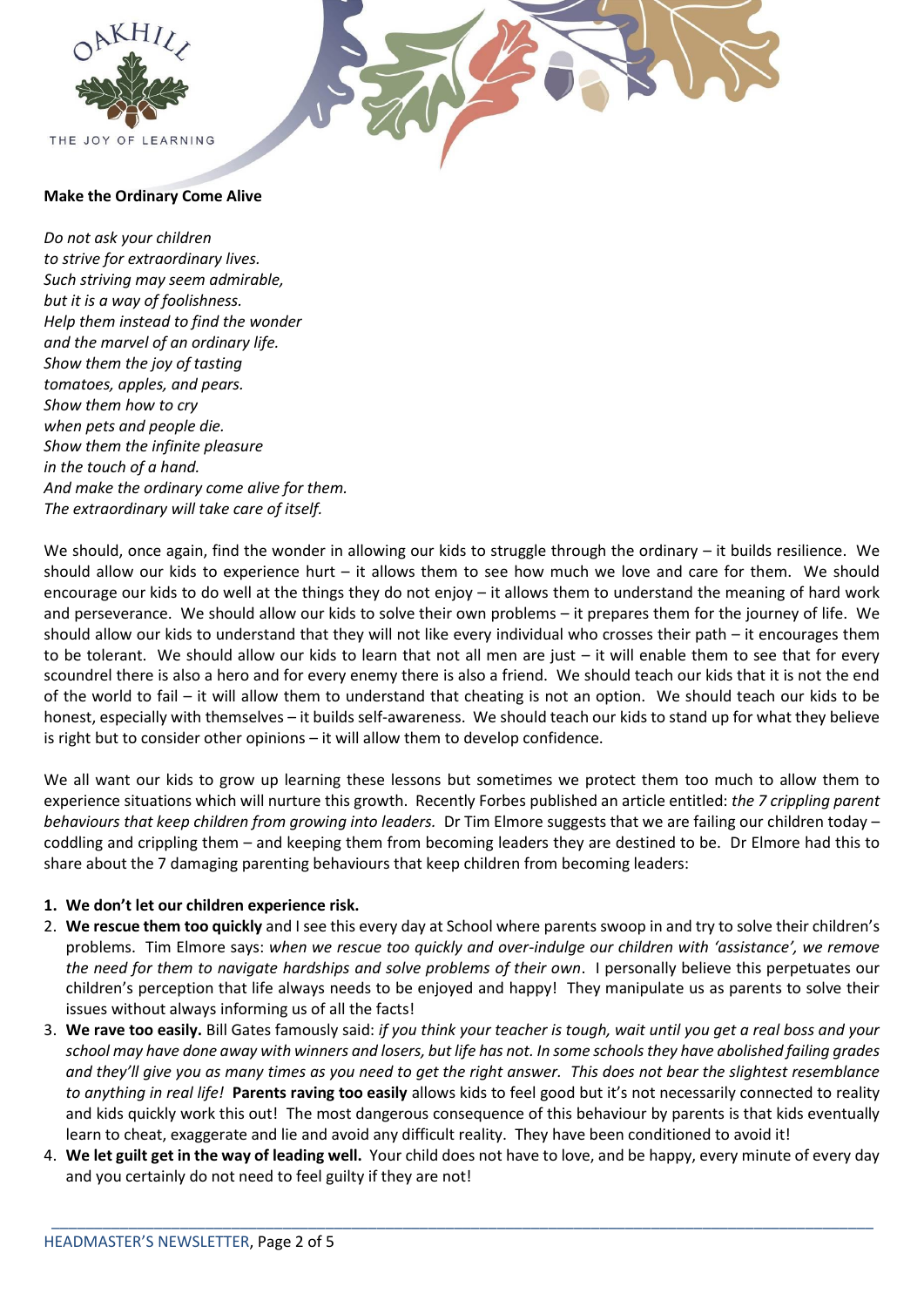

- **5. We don't share our past mistakes.** Our kids need to learn consequences.
- **6. We mistake intelligence, giftedness and influence for maturity.** Allow kids to develop a sense of independence! We need to grow and nurture this in them.
- **7. We don't practice what we preach.** This, I suppose is the most difficult. 'Do as I say, not as I do' does not hold water with this generation. We need to lead by example and swallow our pride!

You see the more we chase happiness, the more it will elude us. The more we chase joy the more difficult it will be to live lives which are filled with purpose and the joy of learning. I cannot promise you that your sons and daughters will enjoy each of their classes every day. Nor can I promise that they will achieve 80% in Afrikaans, nor can I promise that they will be ecstatic about writing a Maths test, but I can promise you that I have seen young men and women thrive and beam when they see the results of their hard slog have paid dividends. I can promise you that your kids will be thriving when they link the threads of cause and effect but only if we, as parents, support this thinking. I promise you that we are committed to ensuring that your sons and daughters are nurtured but not coddled, because only the test of fire makes fine steel. We are committed to enabling, guiding and facilitating your sons and daughters grow and are prepared for the real, modern 21<sup>st</sup> century world.

So, if we agree that the joy of learning is not about being happy all day, every day, then what does the joy of learning at Oakhill really entail? Can you define it and is it the same for everyone?

Does the joy of learning mean, sailing through life, happy and engaged in what you are doing? Doing only what you love? Experiencing emotional highs which you try to sustain for as long as possible? Dreaming about the ultimate creative space?

Or does it entail embarking on a journey which stretches you, which places you in challenging and uncomfortable spaces which allow you to learn more about yourself. The fact is not all kids are going to like and find all teachers amazing and exciting – the chances are they will connect with some and not others. So the question begs: what do we do when we don't seem to connect with a teacher? What do we do when we think a teacher is overly pedantic about how you present your work? What do you do when you fundamentally disagree with a teacher?

- The 'Joy of Learning' is not allowing kids to do as they want.
- The 'Joy of Learning' is not allowing kids to only do the things they love.
- The 'Joy of Learning' is not allowing kids to be disruptive and ill-mannered.
- The 'Joy of Learning' is not allowing kids to get away with inappropriate behaviour or language.
- The 'Joy of Learning' is not allowing kids to think that they know it all.
- The 'Joy of Learning' is not allowing kids to be apathetic.
- The 'Joy of Learning' is not always getting your homework right.
- The 'Joy of Learning' is not getting straight A's.
- The 'Joy of Learning' is not having to enjoy every lesson you attend.
- The 'Joy of Learning' is not dependent on teachers' entertaining you.

You see, learning your times table is not always fun, finding out about the depravity of human behaviour over centuries is not necessarily exhilarating, and learning the periodic table certainly does not necessarily inspire the heights of joy!

The point is: figuring these things out, being inquisitive, wanting to find out the meaning of life, is at the very heart of the joy of lifelong learning – one realises that you might never figure it all out but the ups and the downs of the process are what count and this in itself is what should motivate you intrinsically. Realising that we are human and that we are allowed to make mistakes is what ignites the joy of learning. Realising, that we say and do things which are dreadful at times, generates the desire to want to be a better person, to be more forgiving, patient and kind. Realising that you have the capacity to improve propels you to wanting to learn more.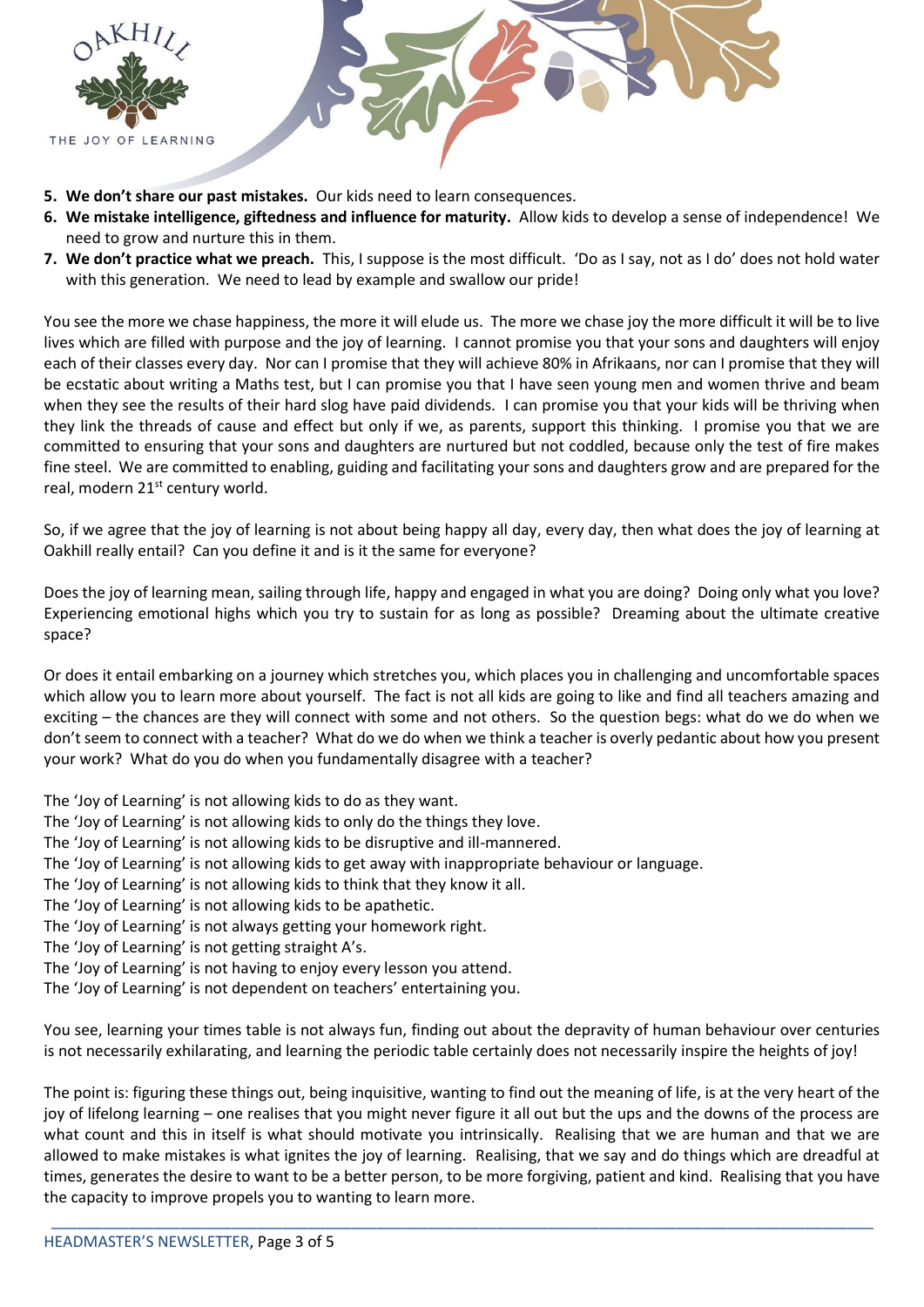

The 'Joy of Learning' is embracing ambiguity. The 'Joy of Learning' is realising that life can throw you a curve ball. The 'Joy of Learning' is knowing that for every valley there is a mountain peak. The 'Joy of Learning' is understanding what you love and knowing that there are times you will do things you don't enjoy. The 'Joy of Learning' is the desire to know more. The 'Joy of Learning' is making mistakes. The 'Joy of Learning' is wanting to improve. The 'Joy of Learning' is realising that you have the capacity to learn more. The 'Joy of Learning' is realising that we cannot live only for ourselves. The 'Joy of Learning' is developing self-awareness. The 'Joy of Learning' is learning to be honest with yourself. The 'Joy of Learning' is making the ordinary come alive. The 'Joy of Learning' is realising that learning never stops.

So, do I experience the joy of learning at Oakhill? I certainly do and my interaction at assembly last week reassured me that we are not perfect but we are self-aware. We are making mistakes! Our young men and women are remarkably honest and face up to challenges when given them. This does not mean that they will always be polite or regurgitate rote platitudes when you pass them on the pathways but it does mean they would be disappointed if they don't see you and engage with you because it is in this interaction that we learn. This does not mean that the young men and women of Oakhill will be the smartest, best dressed or groomed scholars in the country but it does mean that should you wish to engage with them you will find a thoughtful, connected and compassionate individual.

Lastly, we have travelled a huge distance since 2008 and I thought I would share with you the enormous generosity of the Oakhill community over the last few years. We have, particularly in the last year, been able to maintain and develop our facilities due to those parents who have opted to take a debenture or donate generously toward our building and development fund. Not only has this commitment from parents been of enormous academic, cultural and sporting benefit to our students, but it continues to allow us to remain the leading school in the area. Oakhill can also hold its head high in the national international context when it comes to results and growing facilities.

# **Building projects since 2009:**

Set out below is a schedule of projects undertaken since 2009. It is interesting to compare costs from 2009 to date and it is quite easily noticeable that replacement costs today would be exorbitant. The fact that we have spent close to R30 million from current budgets, debentures and donations only goes to prove parents' wholehearted appreciation for the need of new facilities.

| 2009 | Hall refurbishment                      | R100,000              |
|------|-----------------------------------------|-----------------------|
|      | Classrooms and new Administration block | R4,000,000            |
|      | Sports office                           | R100,000              |
| 2010 | Refurbishment of classrooms             | R1,000,000            |
|      | Coffee Shop and tuck shop               | R500,000              |
|      | Pathways and play areas                 | R1,000,000            |
|      | Landscaping                             | R500,000              |
|      | Staffroom refurbishment                 | R80,000               |
| 2011 | Parking areas and Classrooms            | R700,000              |
|      | Prefabricated classrooms                | R800,000              |
|      | Pool area refurbishment                 | R100,000              |
|      | Staff accommodation                     | R100,000              |
| 2012 | Refurbishment of music classroom        | R <sub>100</sub> ,000 |
|      |                                         |                       |